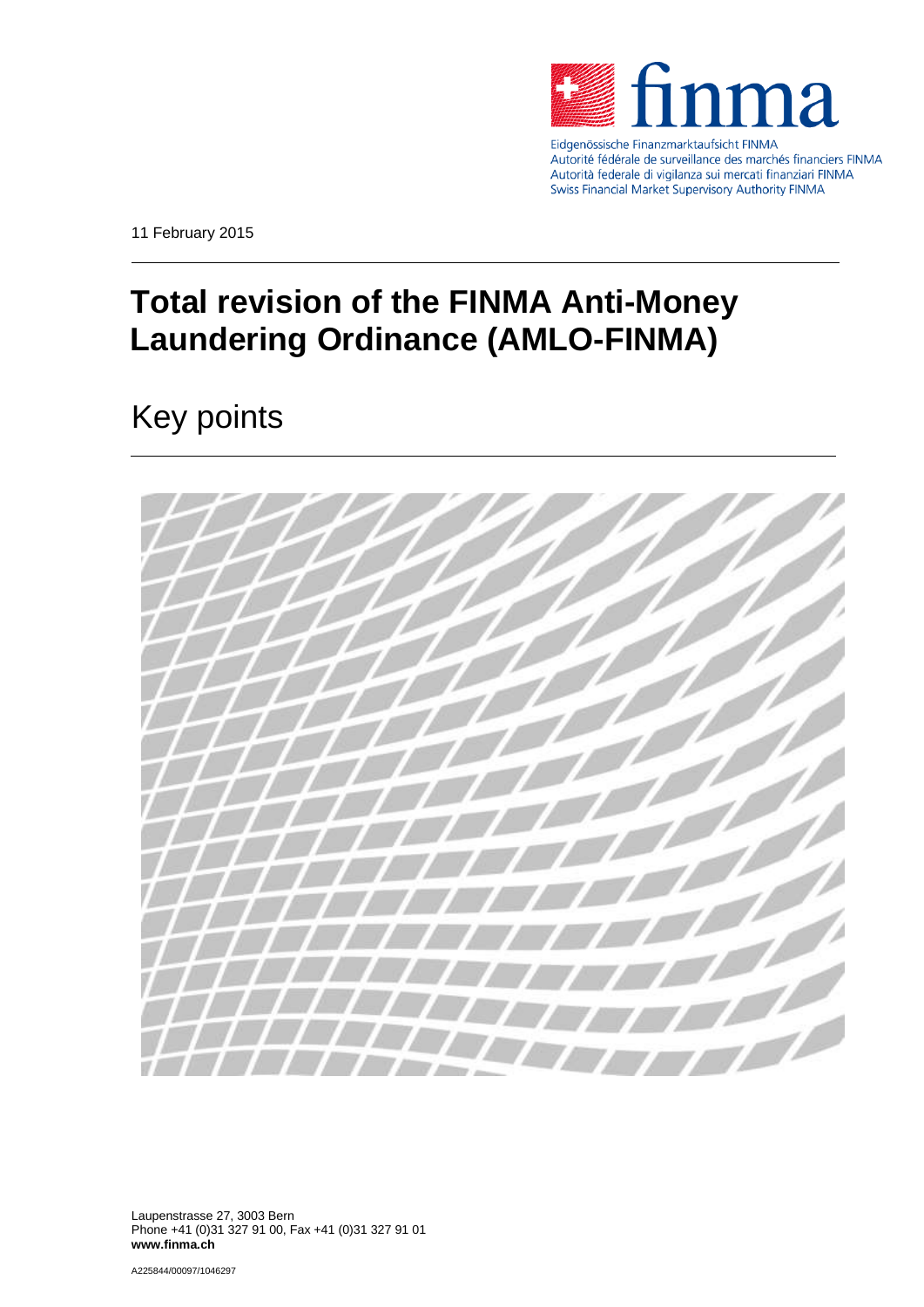

Key points

- 1. The FINMA Anti-Money Laundering Ordinance has been in force in its current form since 1 January 2011. The FATF recommendations, representing the internationally recognised standards on combating money laundering and the financing of terrorism, were partially revised in 2012. The Federal Department of Finance then drafted a legislative proposal to implement the revised FATF recommendations. The revised Anti-Money Laundering Act (AMLA<sup>)</sup> was passed by Parliament on 12 December 2014.
- 2. The current revision of the FINMA Anti-Money Laundering Ordinance takes account of both the revised FATF recommendations and the revised Anti-Money Laundering Act, and reflects the regulations contained in both pieces of legislation. The revised ordinance also includes insights gained from supervisory practice and recent market developments. A total revision was undertaken in order to provide a clear overview of the new extended structure and structural levels/articles.
- 3. The new title contains provisions for fund managers, Collective Investment Scheme Act- (CISA) investment companies and CISA-asset managers (Title 3, Art. 39 f.). On the one hand, these provisions set out the principle that both the subscriber and the beneficial owner must be identified; on the other, they provide for relaxation of due diligence requirements.
- 4. In the title "Special provisions for DSFIs" (Title 5, Art. 43 ff.) a new section has been added to Chapter 2. This is based on a central innovation regarding the identification of beneficial owners in operationally active legal entities. According to the standard defined in the legislation, the beneficial owner in these cases must always be a natural person. The identification process is based on a three-stage cascade principle and establishes the concept of the "controller".
- 5. Another innovation concerns the handling of and compliance with due diligence requirements for new payment methods and virtual currencies. Where new payment methods are concerned, the emphasis is on the prerequisites for relaxation of and/or exemption from compliance with diligence requirements. In the case of virtual currencies, due diligence requirements equivalent to those for money/asset transfers are established.
- 6. Amendments to the provisions on terminating a business relationship/reporting obligations are the result of a system change defined in the legislation and the expanded remit of MROS. The key points are that all client instructions must be executed despite a report from a financial intermediary and that significant assets may only be withdrawn in a form which enables prosecuting authorities to follow the trail.
- 7. The legislation includes a new extended definition of a politically exposed person, which means that the corresponding definition at ordinance level is deleted and the criteria for business relationships involving increased risk are amended.